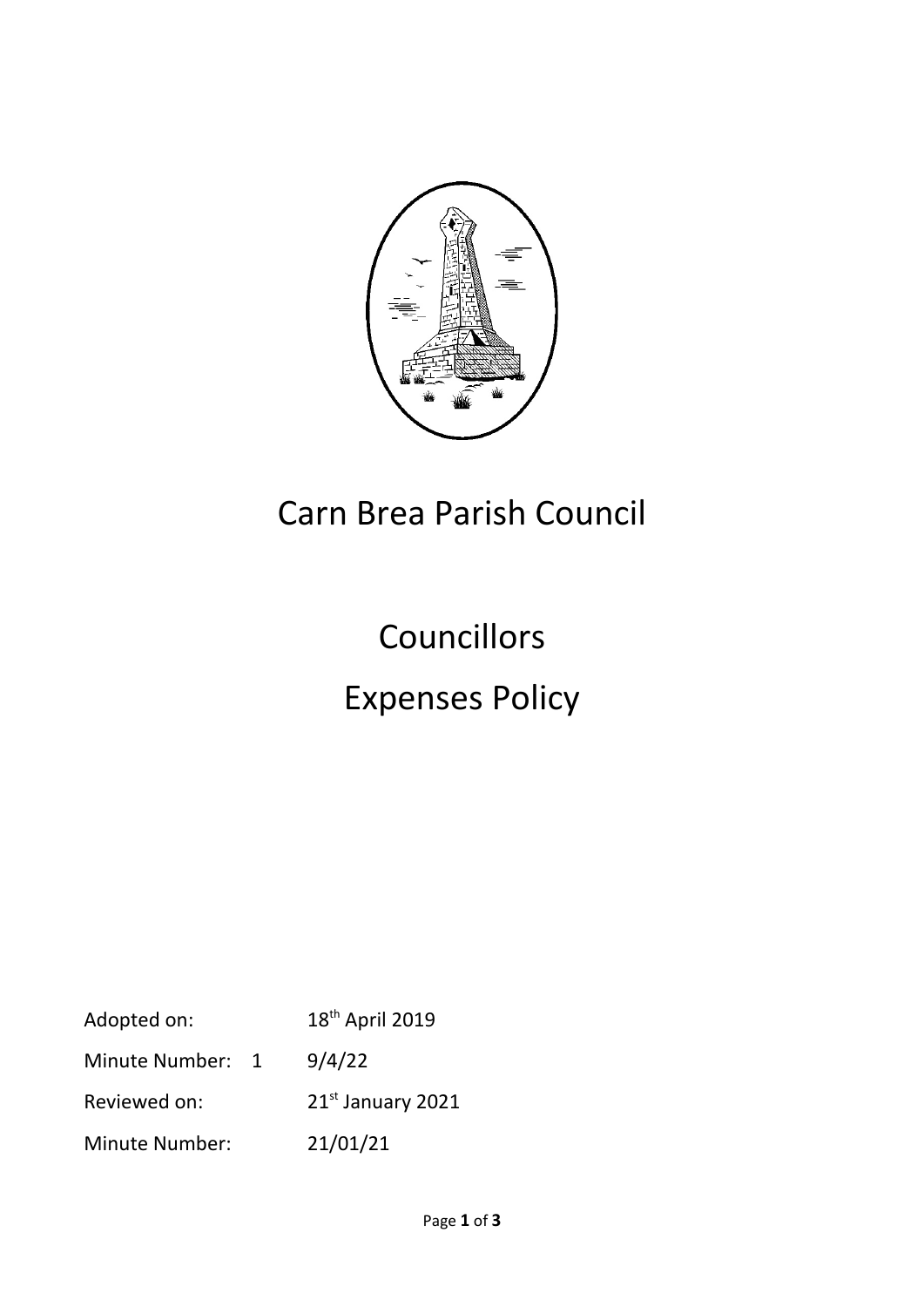# **1 INTRODUCTION**

- 1.1 Carn Brea Parish Council will reimburse Councillors for reasonable expenses wholly, necessarily and exclusively incurred in connection with its business, subject to appropriate evidence being produced. Councillors should not be either financially advantaged or disadvantaged because of genuine Council business expenses.
- 1.2 Councillors are responsible for the payment of all expenses they incur, except where there are direct settlement arrangements in place with suppliers.
- 1.3 Deliberate falsification of a claim or the evidence needed to make a claim will constitute a breach of the Code of Conduct and the facts will be reported to the Monitoring Officer.

## **2 ALLOWABLE EXPENSES**

- 2.1 Carn Brea Parish Council will reimburse reasonable costs of amounts necessarily expended in the performance of duties. This does not include travel between home, the office and regular meeting rooms or any travel within the Parish boundaries.
- 2.2 Councillors should travel by the most cost-effective mode of transport, taking into account journey time and the nature of the journey as well as the monetary cost.

#### **3 CAR ALLOWANCES**

- 3.1 Councillors required to use their motor vehicle for the efficient performance of their duties will receive allowances for use of their motor vehicles on business only, after being so authorised by the Council. The mileage allowance will be in line with the National Joint Council (NJC) mileage rates which are reviewed annually. Travelling allowances for mileage incurred for Council purposes will not incur income tax subject to current HMRC rules.
- 3.2 Mileage rates will apply where personal cars are used for business purposes, irrespective of engine size. If a Councillor carries any other employees and/or Councillor(s) in their own vehicle on business travel, that Councillor can claim 5p per passenger per business mile. The passengers must be employees or Councillors and they must also be travelling on business journeys. Where Councillors use their own vehicle, the Councillor must ensure that the vehicle is in good working order, fully and appropriately insured, taxed and MOT'd. The Council may request Councillors to print off a route planner to support the business mileage being claimed.
- 3.3 When undertaking Council business Councillors are required to adhere to traffic regulations. Any parking penalties or other liabilities that arise from the way the vehicle is used, particularly breaches of the Road Traffic Acts, the Traffic Management Act and Motor Vehicles (Construction and Use) Regulations are the Councillor's responsibility and must not be claimed as an expense to be reimbursed. This includes excess charges incurred (e.g. compound charges) by not buying such items as congestion charge tickets, car parking tickets, etc.